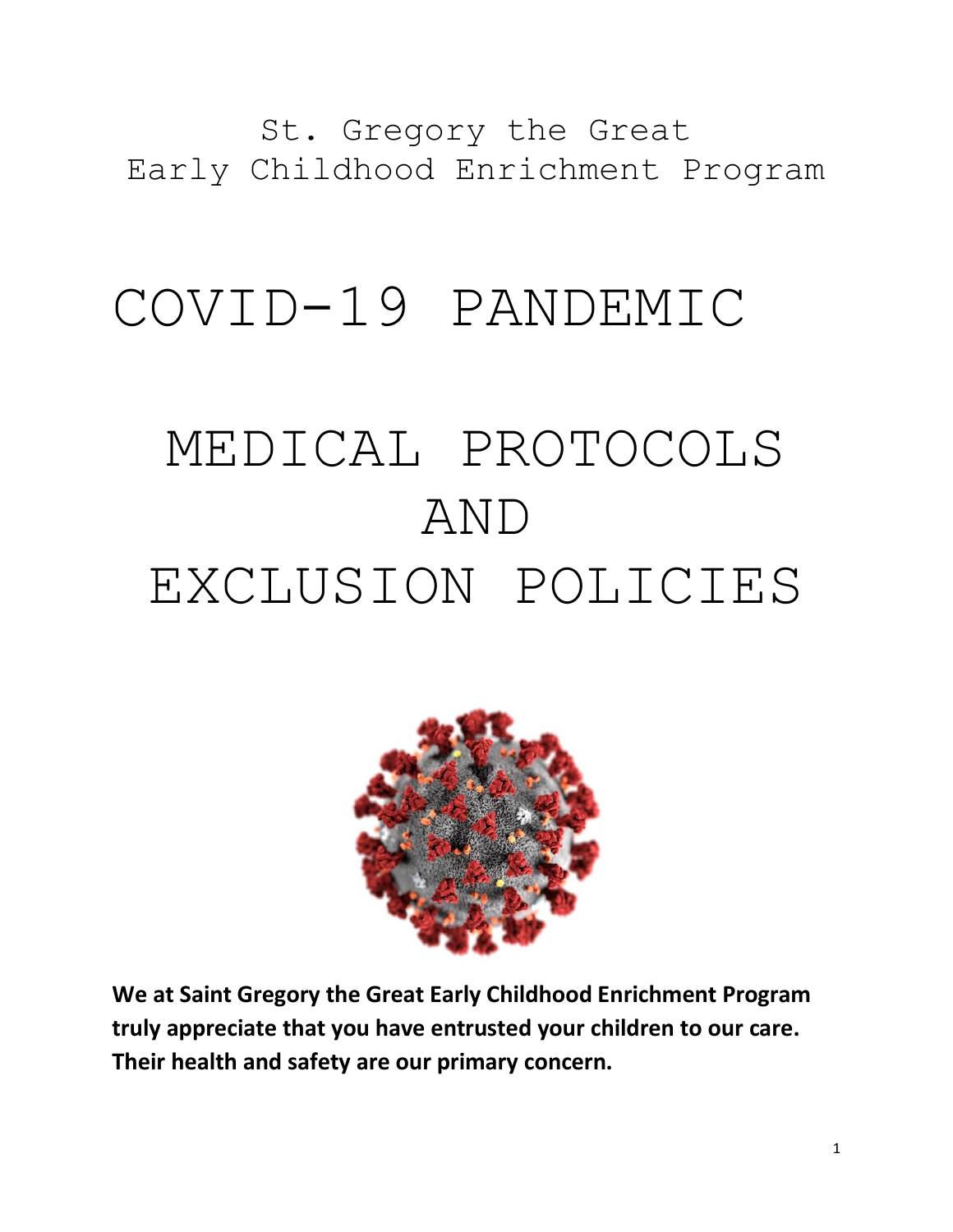**In this time of COVID-19 it is important for you to know that we have carefully planned for their arrival. All our protocols have been based on directives from the Center for Disease Control, the New York State Department of Health, and the New York State Office of Children and Family Services. These are unusual and life altering times. We receive new information daily. Our protocols will change depending on information we receive from the above agencies.**

#### **SYMPTOMS OF COVID 19 – Daily Screening Protocols**

- **Fever/Chills with shaking**
- **Shortness of breath**
- **Headache**
- **Nausea/Vomiting**
- **Sore throat or cough**
- **Nasal Congestion or runny nose**
- **Fatigue**
- **Body aches**
- **Poor appetite**
- **Loss of smell and taste**
- **Abdominal pain**
- **We are now seeing MULTI SYSTEM INFLAMMATORY SYNDROME which is a severe illness effecting children and teens and appears to be connected to COVID-19. Children may have any of the above symptoms but with a RASH.**

# **PREVENTATIVE ACTIONS**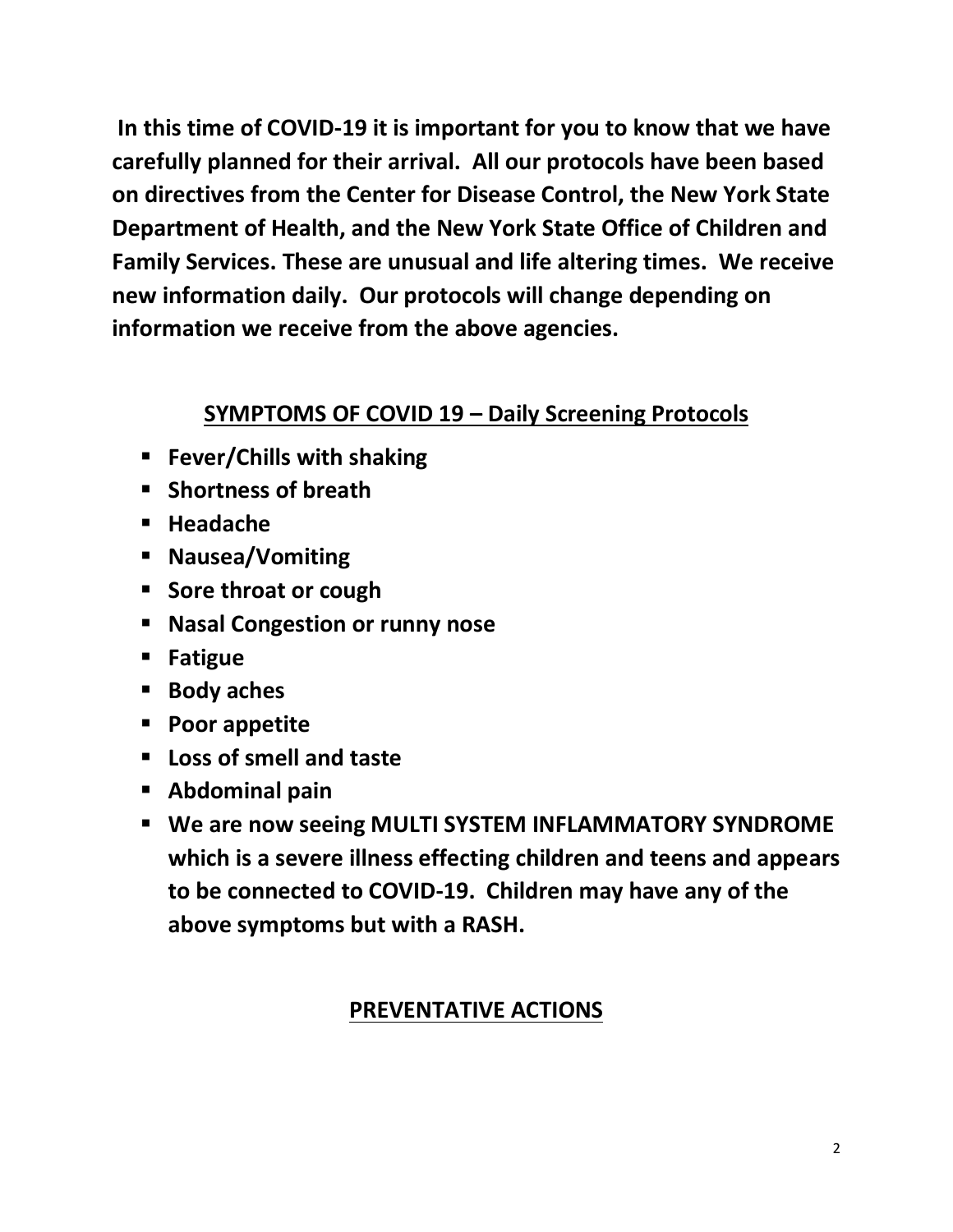- **Hand washing with soap and water for 30 seconds. If not available, hand sanitizer with 60% alcohol can be used. Keep away from young children to prevent ingestion.**
- **Social distancing (6 feet)**
- **Stay away from anyone who is ill.**
- **Cover sneezes and coughs**
- **Personal Protective Equipment (PPE) face masks, gloves, etc. Masks protect others from illness, not the one wearing the mask. Remember, you may be contagious and have no symptoms.**
- **Cleaning and disinfecting hard surfaces.**
- **Sick children and staff MUST remain home**
- **Non-essential adults may not enter the building.**
- **All staff and children will have their temperatures taken and a visual health check before they enter the building.**
- Staff will wear cotton face masks. Masks are optional for **children.**

# **TYPES OF TESTING**

- **Viral Test- Tells you if you are currently infected with COVID-19. You may test negative today and positive next week. Someone may test positive and be absolutely symptom free. This is a nasal swab test. We will only accept molecular testing. ( PCR )**
- **Antibody Test- Tells you if you have ever had the illness. 1-3 weeks after you have had COVID-19 your body makes antibodies against the illness. This is a blood test.**
- **Home Test**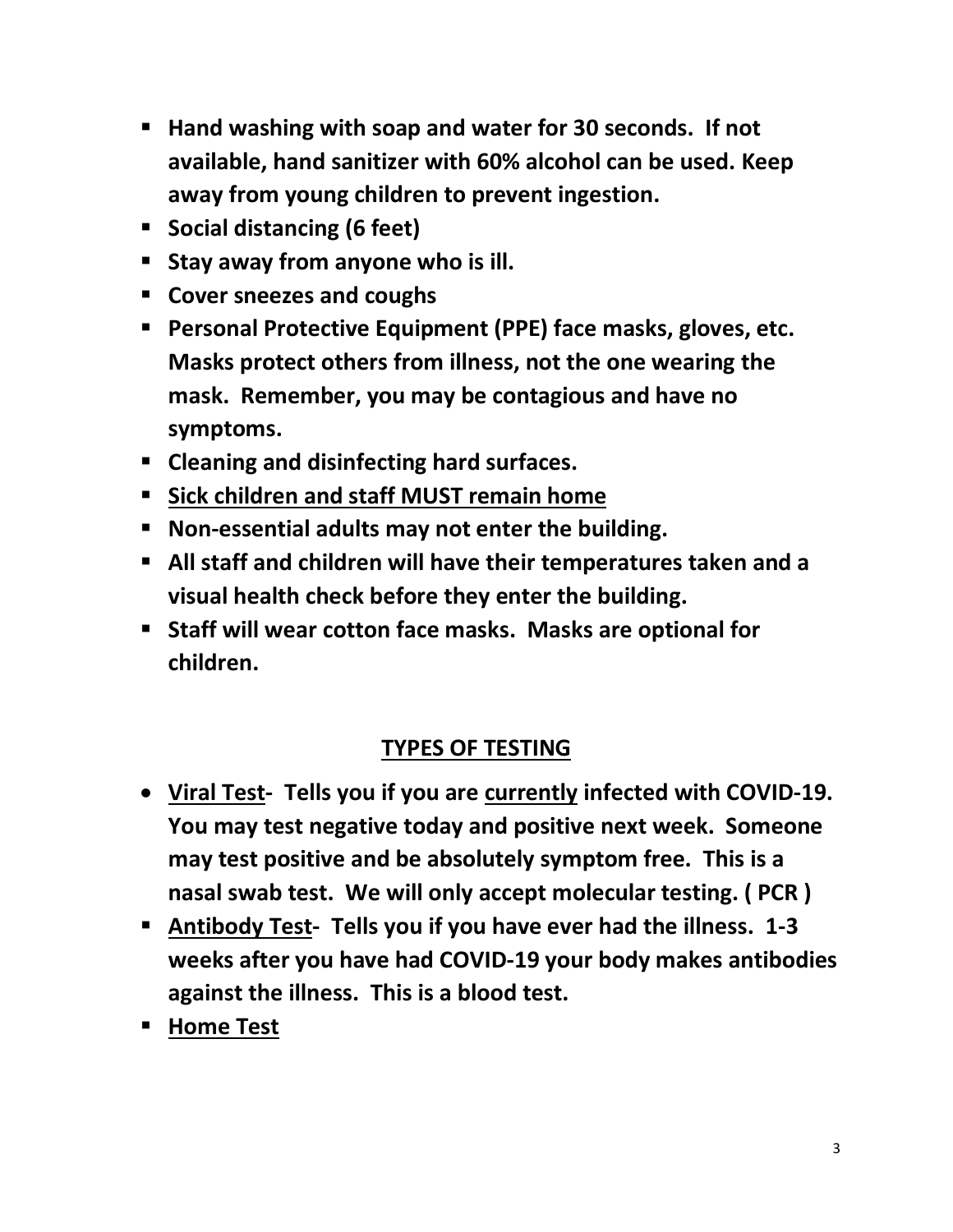#### **SAINT GREGORY THE GREAT EXCLUSION CRITERIA**

# **WE WILL NOT ACCEPT "MILDLY ILL CHILDREN" INTO THE PROGRAM. ONLY "WELL" CHILDREN MAY ENTER THE PROGRAM.**

#### **OUR PLAN OF ACTION ENTERING THE BUILDING**

- **You will first notice signs on each of our outside doors listing conditions under which staff and visitors MAY NOT enter the building. These signs are provided by the Center for Disease Control.**
- **Upon entering the building, all staff must have their temperature taken, put on a face mask, and cover clothing with a smock or large shirt. Face masks are optional for children.**
- **All non-essential visitors MAY NOT enter the building.**
- **We will have staggering Arrivals and Departures.**
- Parents will sign in and drop off their children to staff outside of **entrances to the building. You will be notified of your entrance.**
- **Each child will have his/her temperature taken, along with a visual daily health check, before entering the building. Children are very adaptable, and this will become part of their daily routine.**

#### **PERSONAL HYGIENE**

- **Children and staff will wash their hands with soap and water upon entry to classroom and all other appropriate times (after bathroom breaks, after each project, before snack and lunch). Staff will wear gloves at appropriate times and wash their hands when they remove them.**
- **Children MAY NOT bring hand sanitizers from home.**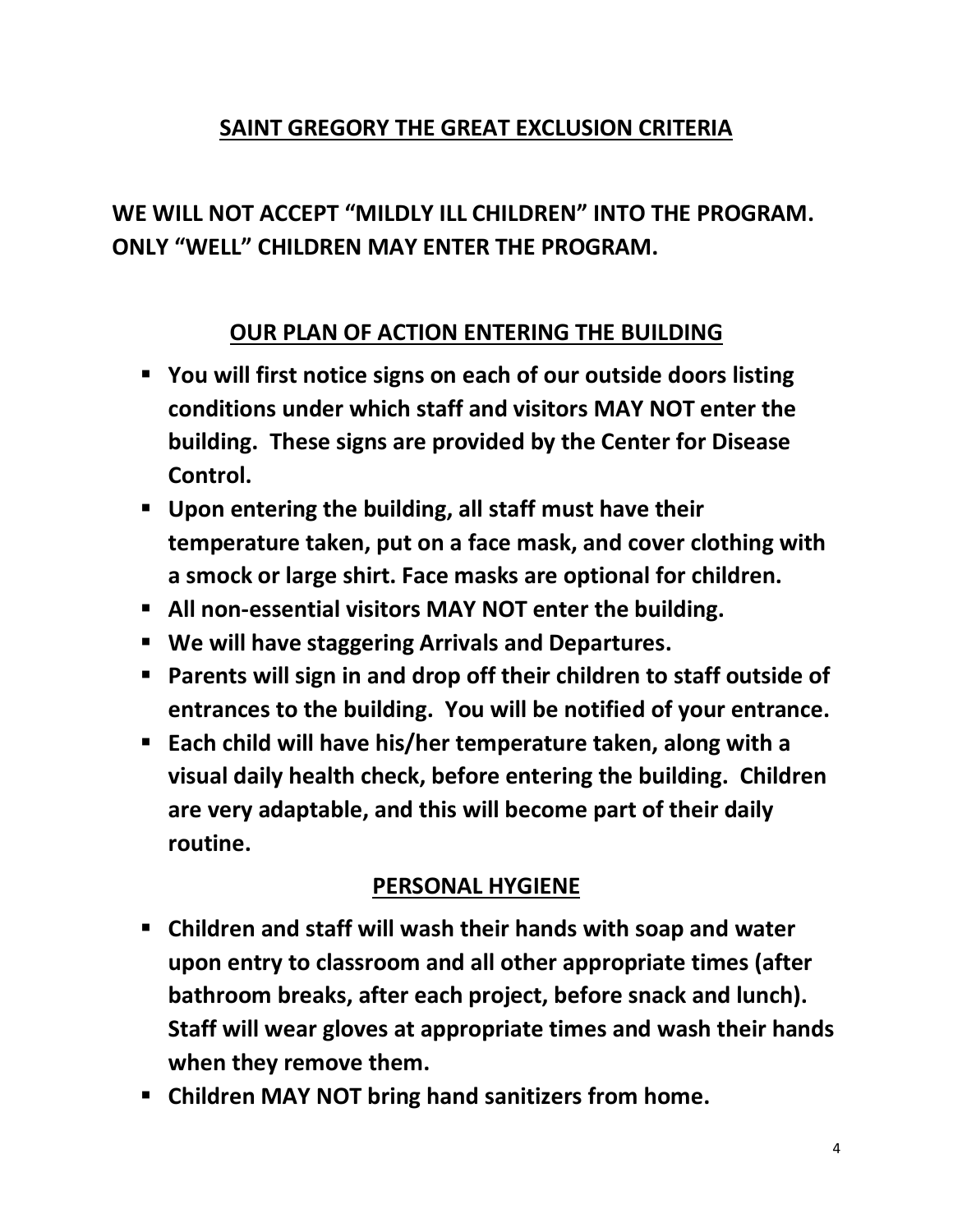- **Parents MUST supply two complete changes of a child's clothing in a labeled zip bag. If soiled, the clothing will be placed in a zip bag to be returned. Children who are not potty trained must wear pull-ups NOT diapers**
- **Staff will wear gloves when changing a child and wash hands after removal.**

#### **SOCIAL DISTANCING**

- **Classroom groups will be stable and static.**
- **Children cannot be in groups of more than 15.**
- **We will limit the mixing of these groups (bathroom, playground, and gymnasium).**
- **The same adults will be with the same children every day.**
- **During naptime for full day children, rest mats will be placed as far apart as possible (6 ft). They will be placed from head to toe to limit the spread of illness.**
- **If possible, we ask that the same person bring and pick-up your child each day**

# **ENVIRONMENTAL CLEANING**

- **1. We will intensify our cleaning and disinfecting of all surfaces (doorknobs, light switches, bathrooms, etc.**
- **2. All student surfaces will be cleaned and disinfected each day before their arrival, after each project, before snacks and lunch.**
- **3. Toys that were put in the mouth will be set aside and later cleaned with soap and water before being disinfected. Soft toys that cannot be cleaned and disinfected are not allowed. No toys are to be brought from home.**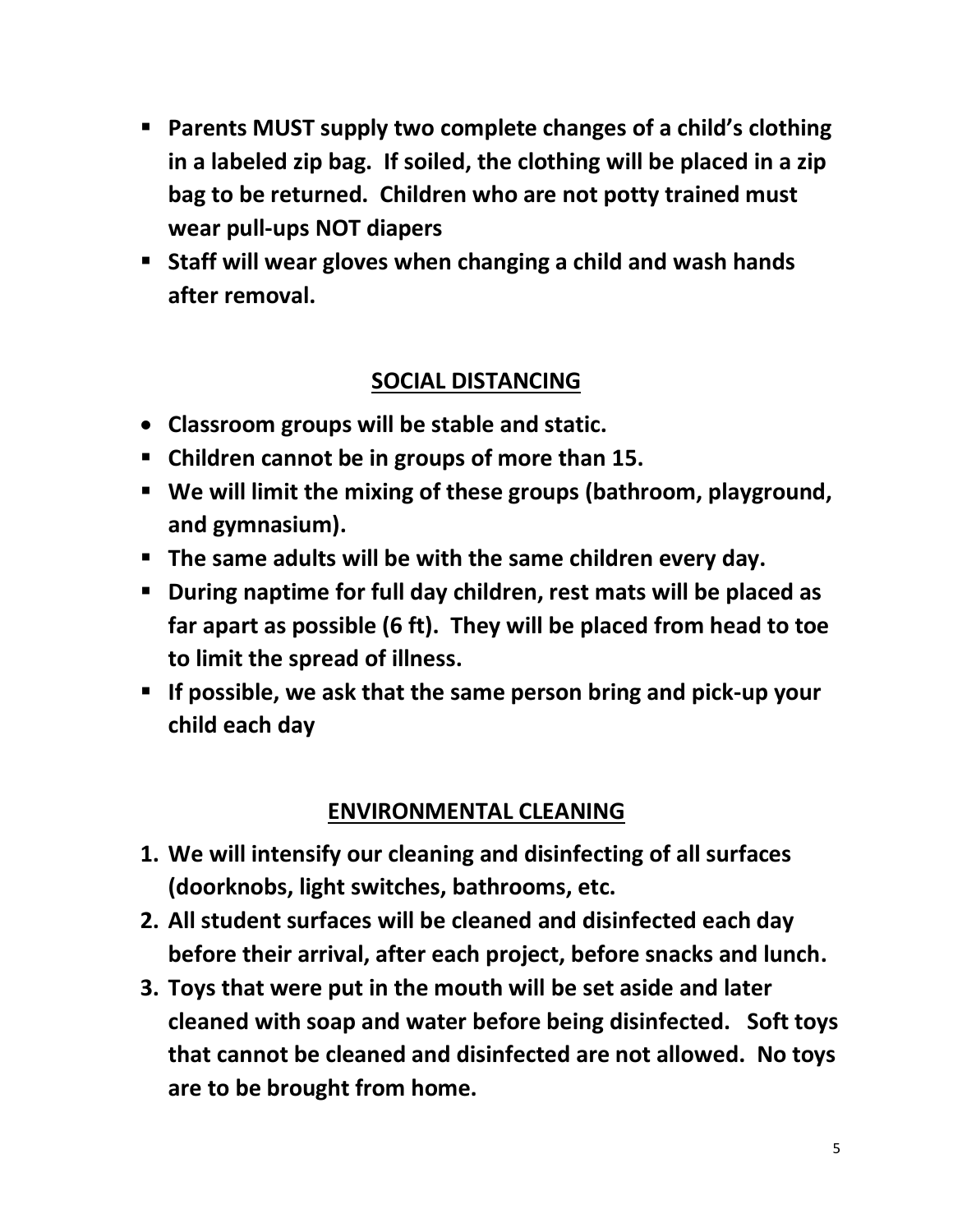- **4. No toys will be shared between groups.**
- **5. All cleaning and disinfecting agents will be EPA approved and kept out of reach of children.**
- **6. Children's books, like other paper-based products, are not considered high-risk for transmission and do not need additional cleaning and disinfecting procedures.**

# **IF SOMEONE IS SUSPECTED OR CONFIRMED TO HAVE COVID-19, THE CDC GUIDELINES ARE:**

- **1. Close off all areas used by the person suspected or confirmed to have COVID-19. Open all doors and windows to increase air circulation for 24 hours, to the extent practicable, while maintaining health and safety standards.**
- **2. Wait 24 hours before cleaning and disinfecting**
- **3. Clean and disinfect all areas used by the suspected or confirmed case of COVID-19, such as bathrooms, common areas.**
- **4. Once the area has been appropriately cleaned and disinfected, it can be reopened for use.**

# **WHEN CHILDREN BECOME ILL AT HOME**

- **If your child has had a wakeful night, has a sore throat/runny nose, flushed cheeks, fever within last 24 hours, vomiting or diarrhea within last 24 hours, earache, rash, abdominal pain etc., please DO NOT send them to school. WE WILL ACCEPT ONLY HEALTHY CHILDREN.**
- Please notify us if your child will be absent and the reason why. **We do send communicable illness notices home.**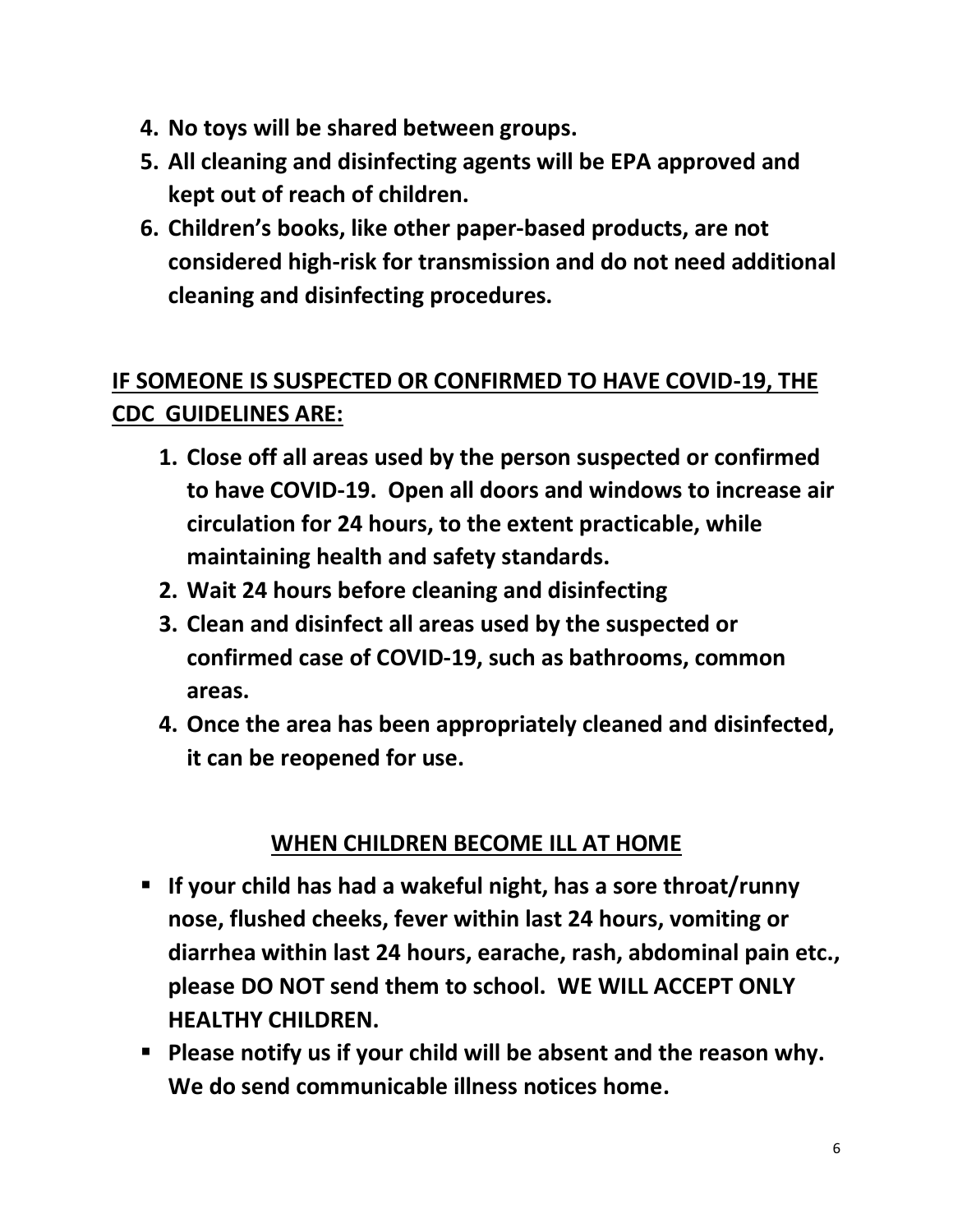#### **WHEN CHILDREN BECOME ILL AT SCHOOL**

- **We will notify you immediately if your child becomes ill at school. He/she will be isolated from other children and adults. NOW IS THE TIME FOR YOU TO CHECK ALL OF YOUR EMERGENCY CONTACTS. If you cannot be reached, and your child is ill, we need to be able to contact someone who is able to pick up your child. We expect a prompt pick up. ( WITHIN 30 MINUTES )**
- We have an isolation area with a cot for sick children. Your child **will wait there with an adult to be picked up.**

# **10/1/2020 ADDENDUM TO PROTOCOLS FROM THE N.Y.S. DEPARTMENT OF HEALTH GUIDELINES FOR STUDENT/STAFF TO RETURN TO SCHOOL**

# **If your child has been sent home with any COVID-19 symptoms, or you have called your child out ill, he/she may return to school when:**

- 1. Your child's health care provider has evaluated your child for COVID-19.
- 2. If the health care provider does not feel that COVID-19 testing is necessary, then he/she must **provide a written "ALTERNATE DIAGNOSIS".** The doctor's note must contain a diagnosis of a known chronic condition with unchanged symptoms **OR** a confirmed acute illness (examples- laboratory confirmed influenza, strep throat) **AND** "COVID-19 IS NOT SUSPECTED. This note explaining the "**ALTERNATE DIAGNOSIS"** will allow your child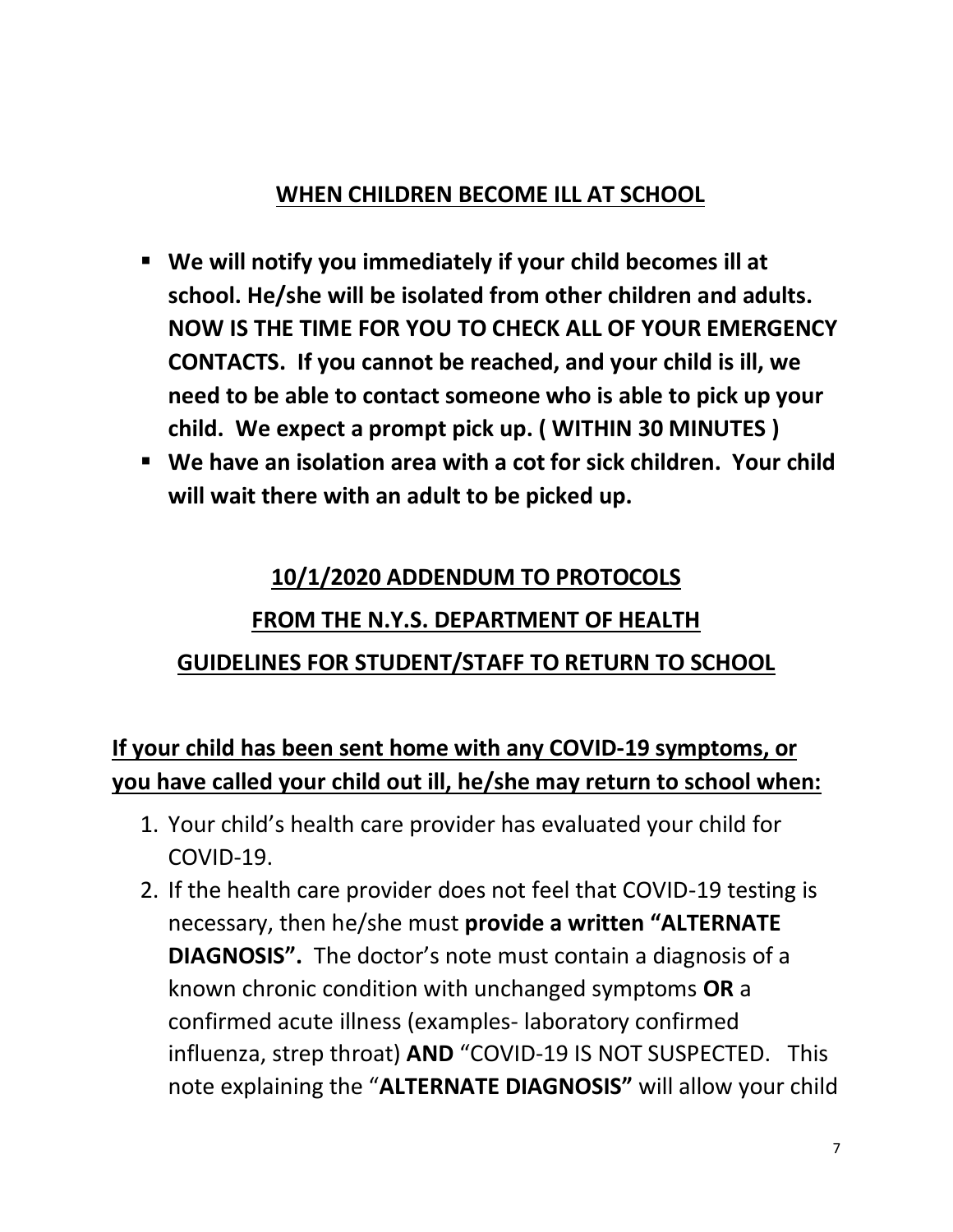to return to school. Note- A signed doctor's note stating "viral upper respiratory infection (URI) or gastroenteritis" will **NOT suffice.**

# **If your child was tested for COVID-19, and the results were NEGATIVE, he/she may return to school when:**

- 1. You provide a note from your child's healthcare provider stating that the COVID-19 test was negative **OR** provide a copy of the negative test. **AND**
- 2. Your child's symptoms are improving **AND**
- 3. Your child is fever free for 72 hours without fever reducing medication.

# **If your child was tested for covid-19, and the results were POSITIVE, he/she may return to school when:**

- **1.** He/she has remained home **IN ISOLATION** until **released by the local Department of Health,** which is typically 5 days from the onset of symptoms. **All members of the family must quarantine at home for 5 days.**
- 2. Symptoms are improving.
- 3. Child is fever free for 72 hours without fever reducing medication.
- 4. A repeat COVID-19 test is **NOT** required to return to school.

# **IF your child has COVID-19 symptoms and is not seen by a health care provider, OR a COVID-19 test was recommended, but you refused, OR there is no "ALTERNATE DIAGNOSIS then:**

1. Your child must remain home in isolation until released by the local Department of Health. This is usually 5 days from the onset